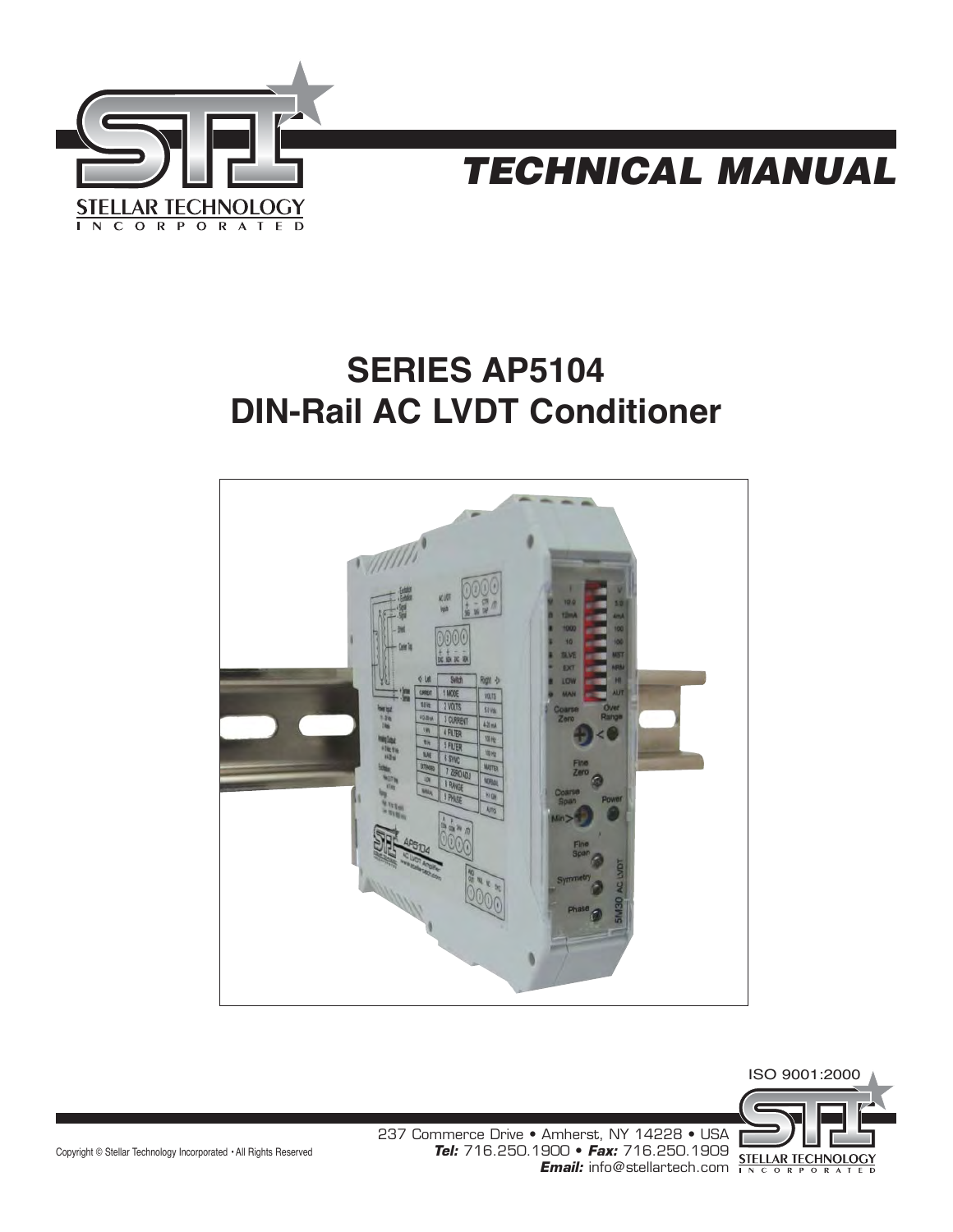# **GENERAL DESCRIPTION AND SPECIFICATIONS**

The Series AP5104 is a single-channel conditioner of phase-sensitive carrier-amplifier design. Intended for applications involving linear variable differential transformer (LVDT) sensors or with the addition of two completion resistors, variable reluctance transducers can be accommodated. The AP5104 will condition and provide a calibrated analog ouptut signal for the measurement of force, load, pressure, displacement and other parameters associated with AC based LVDT sensors. The AP5104 can be used with short or long stroke LVDTs with user selectable gain, zero, automatic or manual phase control and selectable analog output of voltage or current.

The Series AP5104 is calibrated by the "two-point (dead-weight)" process involving known displacement standards, which is outlined in section three.



View of Side Label of the Series AP5104 Strain Gage Module

#### **Series AP5104 AC LVDT Module**

Access switch settings via the front panel of the AP5104 by gently pulling the clear plastic cover (from the bottom side) so the cover rotates open from the top. Use a small tool or finger to place the switches to the left or right position as you face the front of the module. This process can be done with or without power to the unit. Once completed, return the cover to the original position.

## **AC LVDT Phase Operation**

Due to the AC modulated aspects of the AP5104 AC Voltage excitation circuit, the AP5104 contains a Manual or Automatic selection for transducer Phase adjustment which aligns the transducer's return output signal to the conditioner's demodulator. When the demodulator is aligned properly through calibration, maximum amplitude and accuracy are achieved.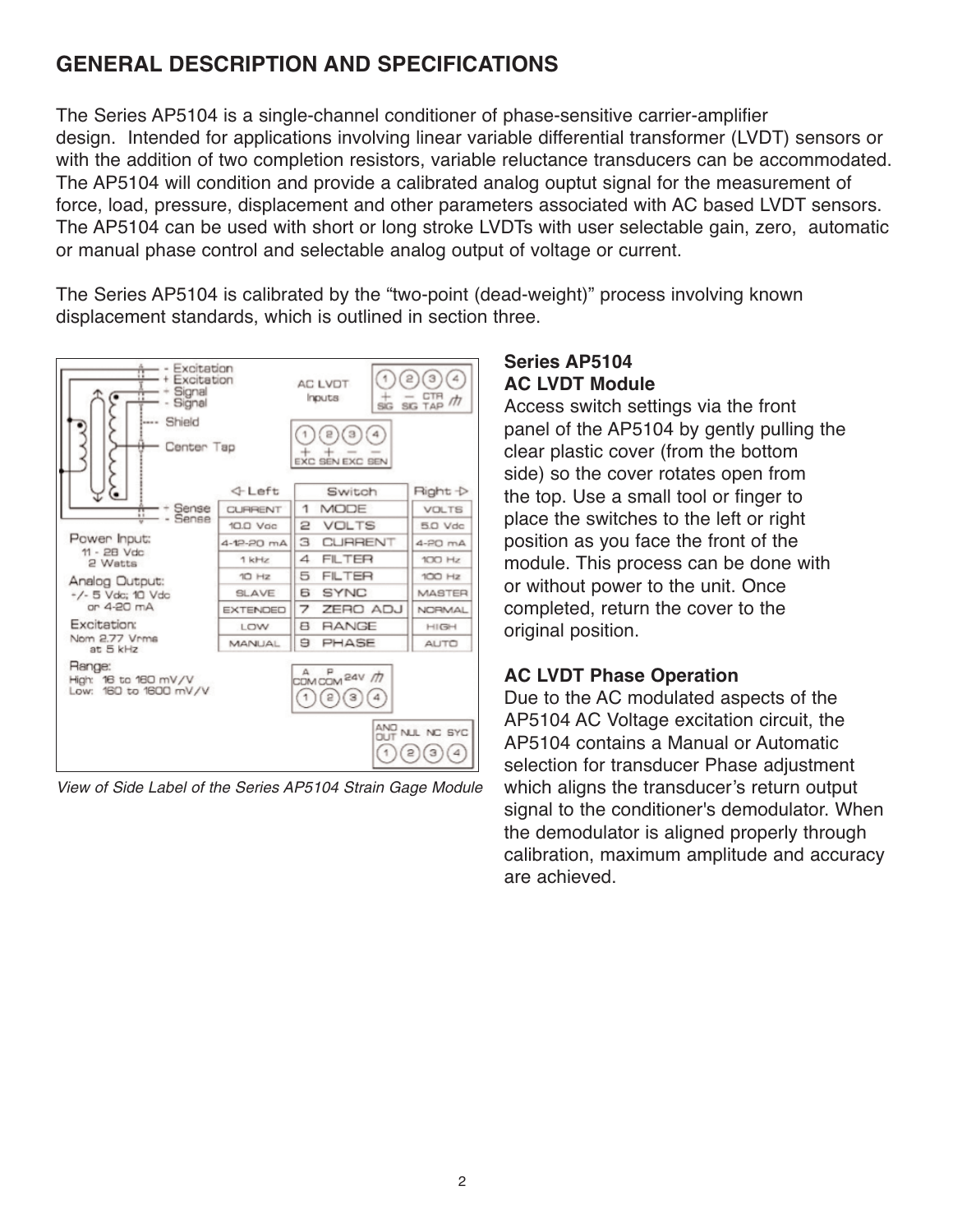# **AP5104 SPECIFICATIONS**

**Measurement Range:** Adjustable; 16 to 160 or 160 to 1600 mV/V; nominal full-scale **Transducer Types:** 4 or 5 wire AC LVDT, or Variable Reluctance with the additon of two completion resistors (1k Ohm) as shown in Fig. 2 **Excitation:** 5.00 KHz; Nominal 2.77 Vac rms up to 70 mA, sensed **Power Supply :** 11 - 28 Vdc regulated; 2 watts max. **Analog Ouput :** selectable;  $\pm 0$  to 5,  $\pm 0$  to 10 Vdc, 4-20mA or 4-12-20mA (20% overrange in voltage mode only) **Operating Temperature :** -10 to +70 Degrees C, 5 to 95% relative humidity, non-condensing **Amplifier Normal - Mode Range :** ±5 V rms operating; ±28 V without instrument damage **Input Impedance :** Differential 200 kΩ **Offset :** vs. Temperature: ±30 ppm  $\mu$ V/°C; vs. Time: ±10 ppm/month

**Gain Accuracy :** Limited only by calibration accuracy

**Gain Stability :** vs. Temperature: ±30 ppm/°C; vs. Time: ±10 ppm/month

**Linearity** : better than  $\pm$  0.03% of full scale

**Filter:** 3-pole modified Butterworth; 3 dB down at 10 Hz, 100 Hz or 1 kHz; selectable **Step-Response Settling Time (Full-Scale Output @ 10 Hz):**  To 1% of final value: 0.08 sec; (0.008 sec @ 100 Hz) (0.0008 sec @ 1 kHz)

To 0.1% of final value: 0..095 sec; (0.0095 sec @ 100 Hz) (0.00095 sec @ 1 kHz)

To 0.02% of final value: 0.100 sec; (0.010 sec @ 100 Hz) (0.0012 sec @ 1 kHz)

## **Dimensions**

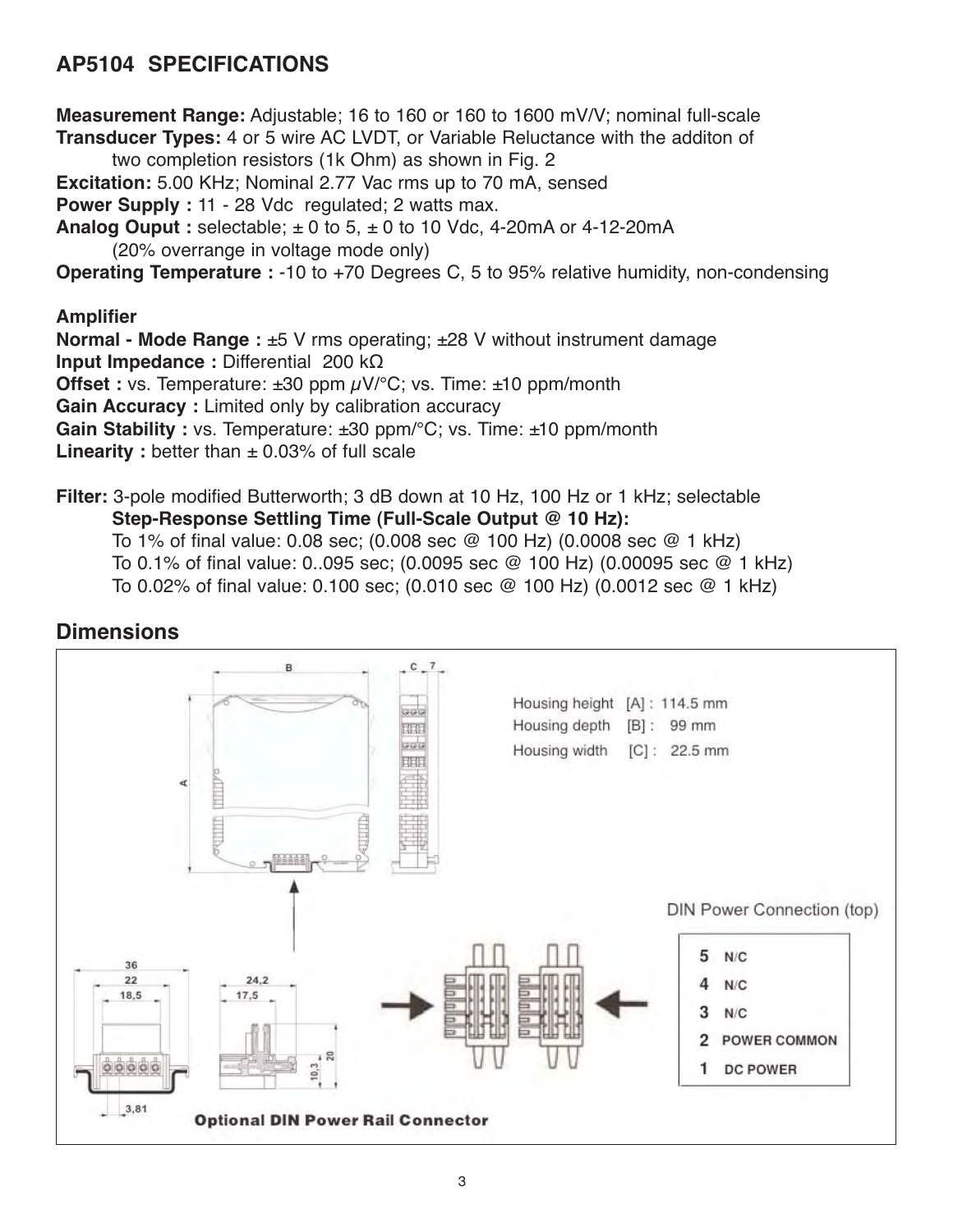## **TRANSDUCER CONNECTIONS**

The Series AP5104 I/O CONNECTIONS are via non-removable screw terminals which will accept wire sizes from AWG 12 to 26. NOTE: The recommended transducer cabling would be eight wire, individually shielded, twisted pair - wired as indicated (Fig. 1) Sense lines must be connected at the transducer (as recommended) or at the AP5104 screw terminals - as a minimum. Table 2 denotes screw terminal assignments.

| I/O Connector         |                          |                   | Conditioner                |
|-----------------------|--------------------------|-------------------|----------------------------|
| Pin<br>Number         | <b>Screw</b><br>Terminal | Terminal<br>Label | Line<br><b>Function</b>    |
| <b>Top Rear 1</b>     |                          | $+$ EXC           | + EXCITATION               |
| <b>Top Rear 2</b>     | $\overline{\mathbf{2}}$  | $+$ SEN           | $+$ SENSE                  |
| <b>Top Rear 3</b>     | 3                        | $-EXC$            | - EXCITATION               |
| <b>Top Rear 4</b>     | 4                        | - SEN             | - SENSE                    |
| <b>Top Front 1</b>    |                          | $+ SIG$           | + SIGNAL Input             |
| <b>Top Front 2</b>    | 2                        | $-S G$            | -SIGNAL Input              |
| <b>Top Front 3</b>    | 3                        | <b>CTR TAP</b>    | <b>CENTER TAP (GRD)</b>    |
| <b>Top Front 4</b>    | 4                        | Щ                 | <b>SHIELD</b>              |
| <b>Bottom Front 1</b> |                          | Ano Out           | <b>ANALOG Output</b>       |
| <b>Bottom Front 2</b> | 2                        | <b>NUL</b>        | <b>Null Control</b>        |
| <b>Bottom Front 3</b> | 3                        | <b>NC</b>         | <b>No Connection</b>       |
| <b>Bottom Front 4</b> | 4                        | <b>SYC</b>        | <b>SYNC - MASTER/SLAVE</b> |
| <b>Bottom Rear 1</b>  | 1                        | Acom              | <b>Analog Common</b>       |
| <b>Bottom Rear 2</b>  | $\overline{2}$           | Pcom              | <b>Power Common</b>        |
| <b>Bottom Rear 3</b>  | 3                        | 24 V              | <b>24 Vdc Power</b>        |
| <b>Bottom Rear 4</b>  | 4                        | ПΤ                | <b>SHIELD</b>              |

#### **Table 2 Series AP5104 Pin Assignments**



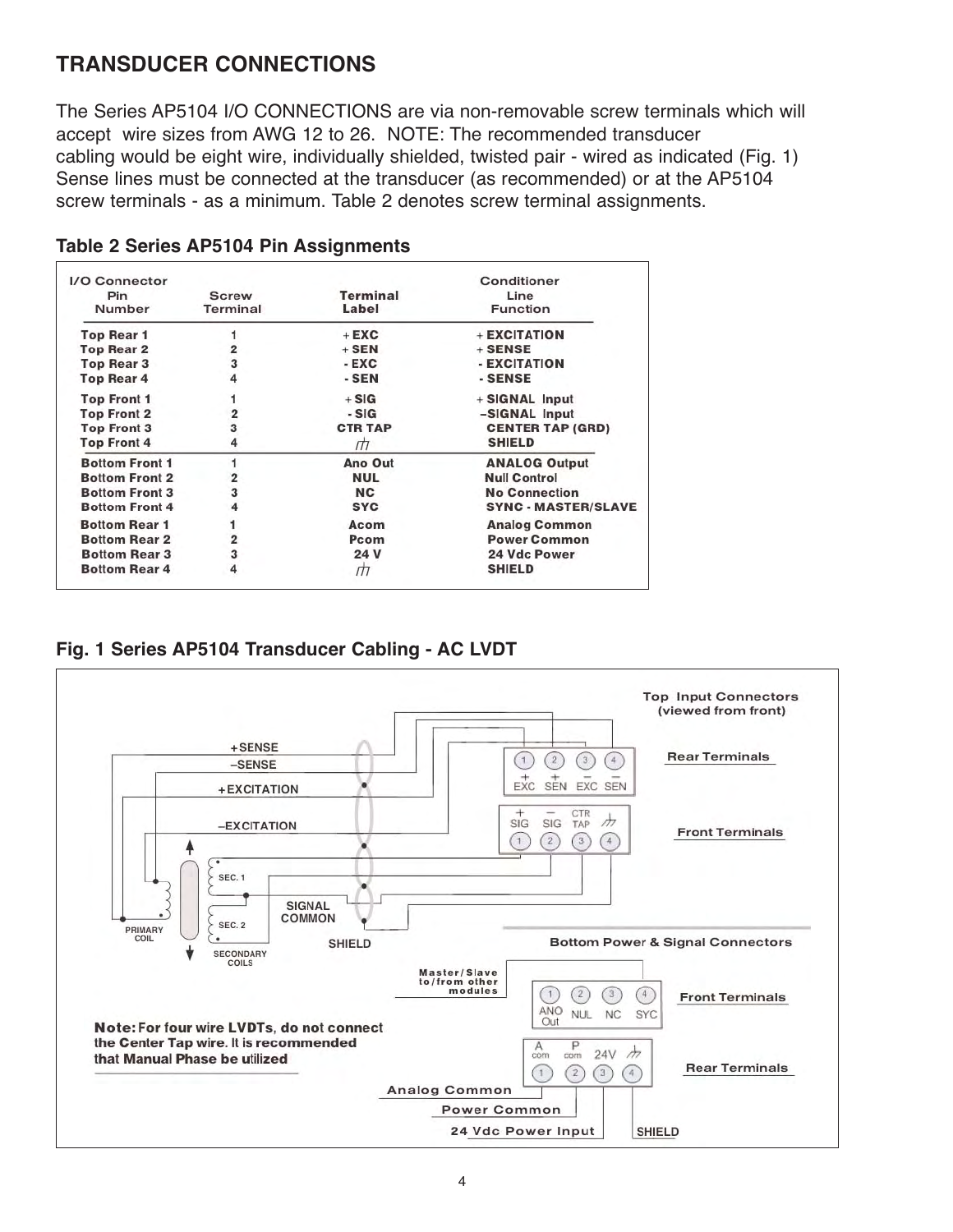



#### **Fig. 3 Master / Slave Wiring**

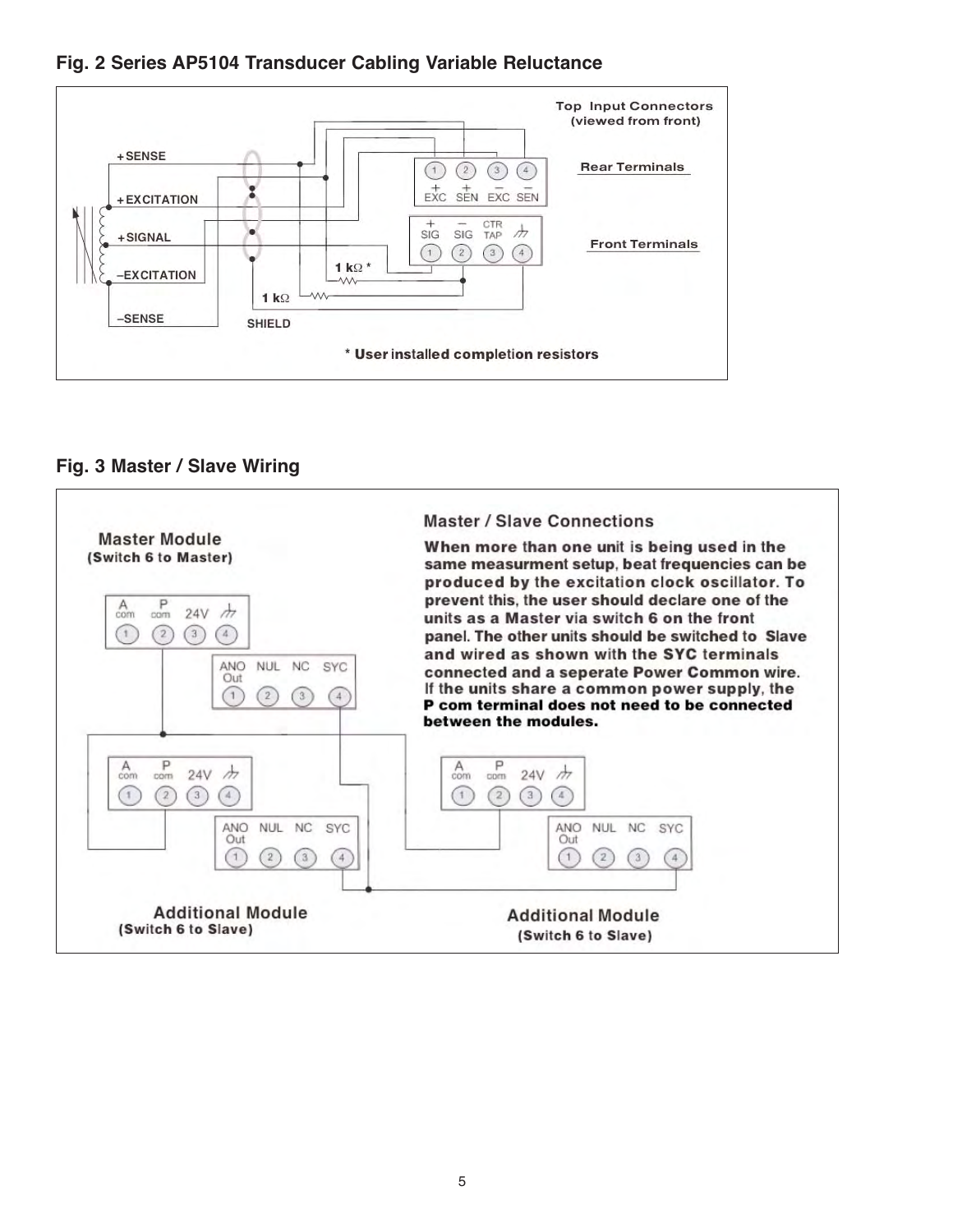## **CALIBRATION**

- A. Connect Power, Sensor and Analog terminals as required. Turn power ON. The front-panel indicator should light green to indicate the application of DC power. Allow 10 minutes of warmup for stabilization of transducer characteristics. Open the clear plastic front cover of the AP5104 unit.
- B. Set the Coarse Zero and Span controls to the default calibration position as indicated  $(<$ , MIN $>$ ).
- C. Position the front panel switches to the desired settings for the application. Refer to Figure 4 for details.
- D. If this is the system's first calibration, it is advised to jumper the terminal label "NUL" to "Power Common". This will defeat any conditioner zero and allow the user to reliably find the "Null" or electrical "Zero" position of the LVDT. With the jumper in place, mechanically adjust the LVDT or sensor to its most minimum analog output value. This will be mechanical Null.
- E. With mechanical Null established, remove the "NUL" to "Power Common" jumper. Adjust Coarse and Fine Zero for Zero Output. From the mechanical Null reference position, enable your span reference standard (gage block,micrometer, etc.). Adjust the Coarse Span control until you acheive a nominal full scale analog output value. If the AP5104 is in the Manual Phase Mode, adjust the Phase control to obtain the highest magnitude on the analog output. If the AP5104 is in "Auto" Phase mode, this is accomplished automatically. (Due to cable length and typically with long stroke LVDTs, the unit may require Manual Phase adjustment to achieve the desired precision). Once Phase has been accomplished, the AP5104 will not need to be re-phased for subsequent calibrations unless the cable or the transducer are replaced. Adjust Fine Span and Coarse Span, as needed, for the precise full scale analog output desired.
- F. Return the sensor to the "Zero" position (which may or may not be Null) and adjust the Coarse Zero and Fine Zero controls for the desired output. If the sensor requires additional Zero authority, place Switch 7 in the Extended position (100% offset) authority (see tech tip note). Normal setting is approx. 25% of span range.
- G. Re-apply the Full Scale condition stated in step (E). Adjust Coarse and Fine Span controls to achieve the desired output. Span and Zero re-adjustments may need to be repeated to obtain the desired analog output value. (Note: Changes in Span will effect Zero)
- H. For Negative Span adjustment, place the sensor in the opposite full scale position and adjust the Symmetry control for the desired output analog value.
- I. Once completed, replace the front plastic cover to the original position and ensure proper shielding and grounding have been done to the module and to the DIN rail used for mounting of the AP5104.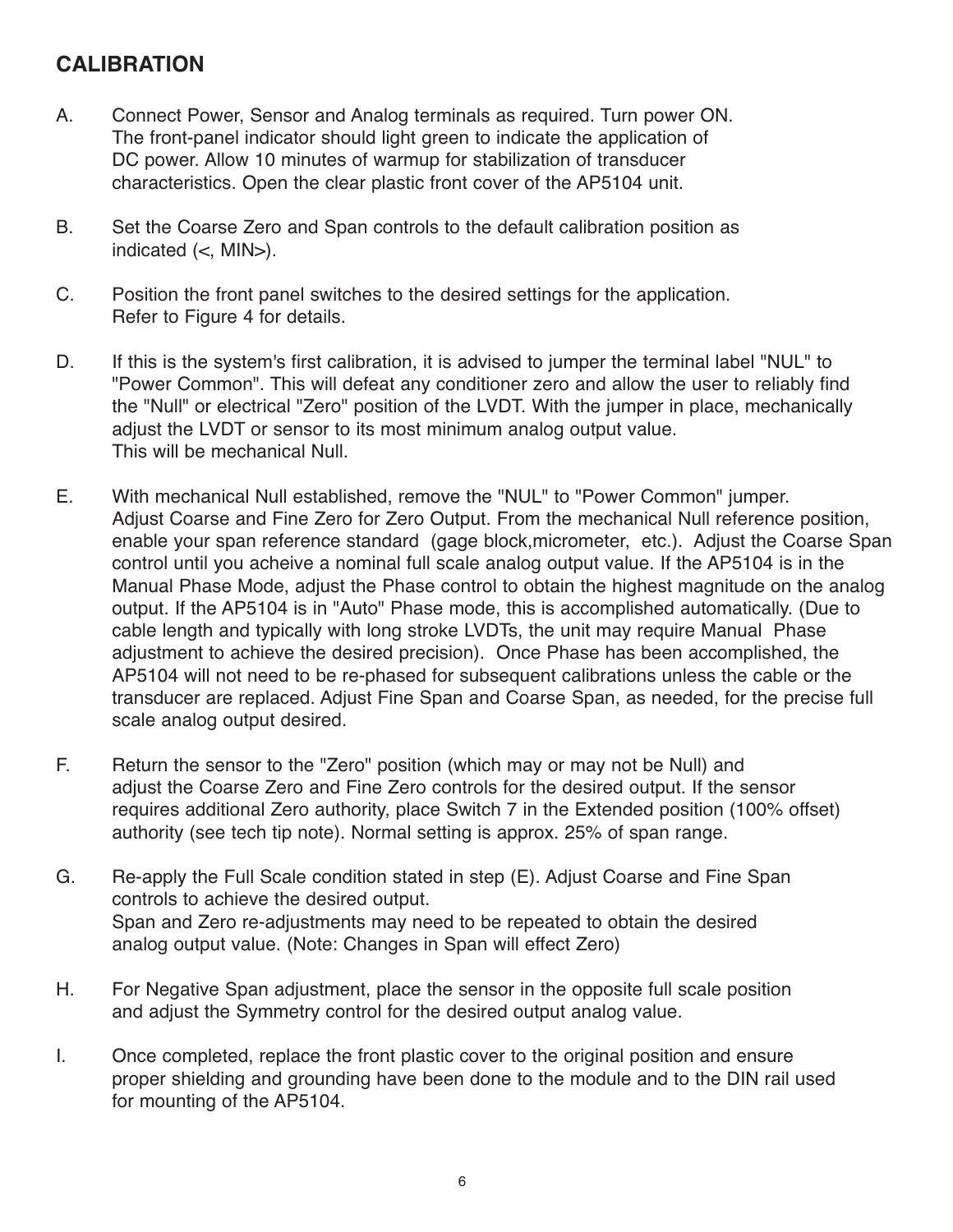# **CALIBRATION (cont.)**

#### **Null Calibration Check**

The instrument can be placed in the calibration mode by shorting "NUL" and Power Common terminals. This will defeat any zero function in the AP5104 to allow the user to establish a true "Null" or electrical zero position of the sensor. From this mechanical / electrical position, Full Scale positive and negative reference points can be obtained allowing the user the full linear operating range of the sensor and the AP5104 conditioner.

#### **Master/Slave Connections**

When more than one AP5104 is being used in a measurement setup (instruments are closely mounted or the transducer cabling is in a common conduit or raceway), beat frequencies may be produced from the 5-kHz oscillators used in the instruments to develop the excitation. To prevent beat frequencies from occurring, one unit can be designated the master, and the remaining units can be driven from the oscillator contained in the master unit. The remaining units are designated as slave instruments. To perform master/slave wiring, refer to Figure 3.

#### **Phase & Signal Reversal**

The manual phase signal is derived from the excitation. Therefore signal reversal (typically positive displacement is positive signal) must be accomplished by reversing Signal leads.

#### **Fig. 4 Front Panel Settings and Indicators**

|                                 | Switch 1 - Mode - selects current (I) or voltage analog output                                                                |
|---------------------------------|-------------------------------------------------------------------------------------------------------------------------------|
| <b>T</b>                        | Switch 2 $\cdot$ Volts $\cdot$ selects $+/$ 5 or $+/-$ 10 Vdc when mode is voltage<br>$\vee$                                  |
| 2 10.0                          | Switch 3 - Current - selects 4-12-20 or 4-20mA when mode is current<br>5.0                                                    |
| $3$ $2mA$<br>4 1000             | dmA<br>Switch 4 - Filter - selects 1 kHz or 100 Hz at 3 dB, for 100 Hz switch 5 must be set to the right<br>100               |
| $5 - 10$<br>8 SLVE              | 100<br>Switch 5 - Filter - selects 10 Hz or 100 Hz at 3 dB, for 100 Hz switch 4 must be set to the right                      |
| <b>7 EXT</b><br>B LOW           | MST<br>NEM<br>Switch 6 · Sync · selects excitaton clock to slave from a master module or to be master<br>$1 - 4$              |
| <b>BLAM</b>                     | Switch 7 · Zero Adj. · selects Extended (100%) or Normal (20%) zero authority<br>ALIT                                         |
| Coarse<br>Oven<br>Zero<br>Range | Switch 8 - Range - selects gain: Low (160-1600) or High (16 - 160) mV/V sensors                                               |
|                                 | Switch 9 - Phase - selects Automatic or Manual Phase adjustment                                                               |
| Fine<br>Zero                    | Coarse Zero - 16 position switch adjustment for stepped zero balance control<br>default calibration position indicated by "<" |
| Power                           | Fine Zero - 18 turn potentiometer for fine zero balance control                                                               |
|                                 | Coarse Span - 16 position switch adjustment for stepped gain control<br>default calibration position indicated by "MIN>"      |
|                                 | Fine Span · 18 turn potentiometer for fine gain - span control                                                                |
| Symmetry                        | Symmetry - adjust the negative output span to be equal with the positive output                                               |
| Phase                           | <b>Phase · adjustment for phasing the AC modulated signal to its highest level at F.S.</b>                                    |
|                                 | <b>Over Range · indicates when the analog output is 2% greater than mode selected</b>                                         |
|                                 | Power - indicates the power input votlage is ON                                                                               |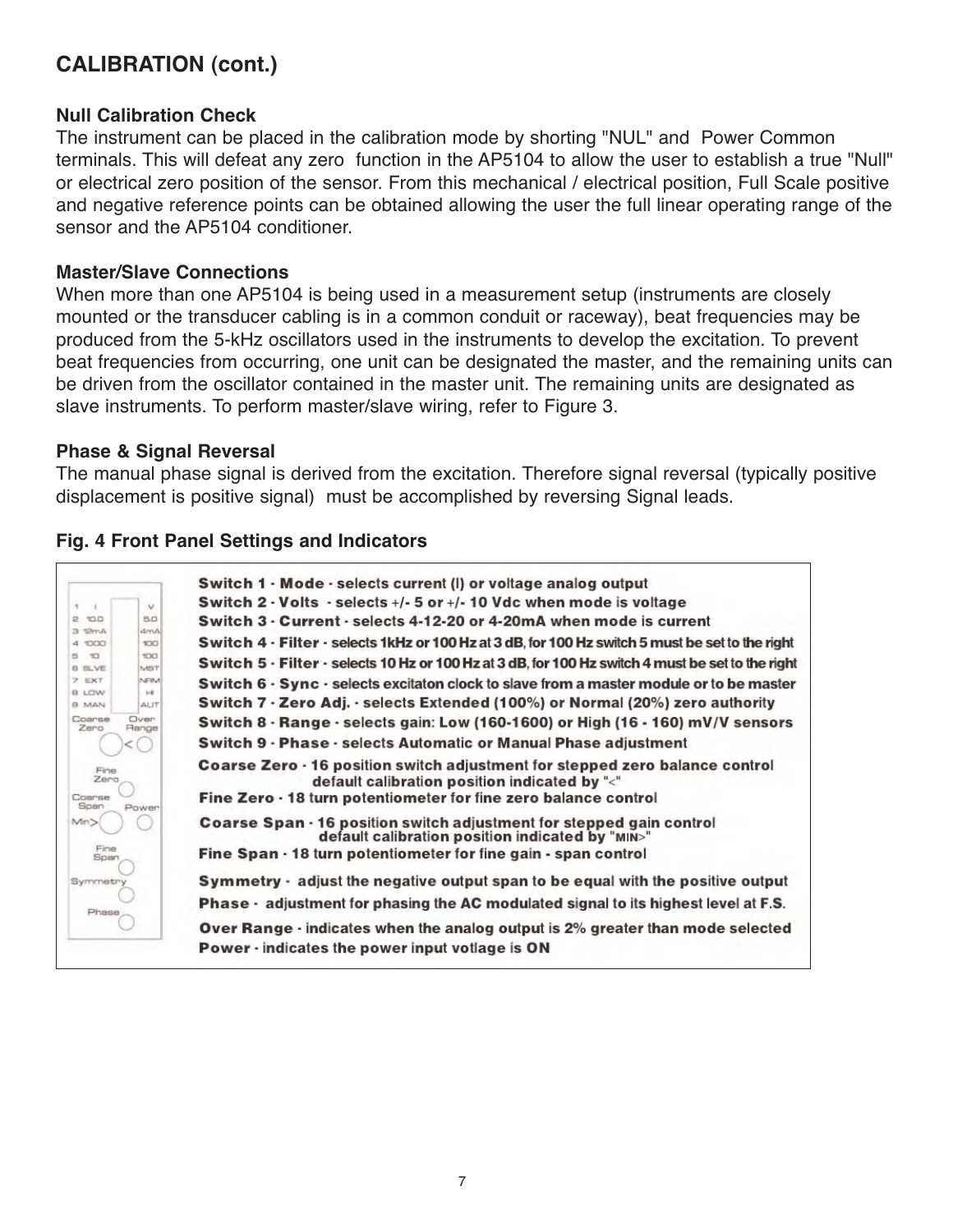## **Tech Tip on use of wide zero values for the AP5104 Conditioner (Switch 7)**

If the large zero offset is used to correct for an offset within the transducer, no special calibration considerations need to be used beyond the normal two point calibration. If, however a large offset from the transducer's "native" zero is desired (e.g. -60% to +100% of the transducer mechanical range is to calibrate to 0 to 5 Volts output), the steps below can ease the process considerably. Note also that if the current output is chosen, then using the 4-12-20 ma choice effectively offsets - 100% full scale.

- A. Choose the mechanical stimulation end points and calculate their difference in percent of the transducer's full scale range.
- B. Multiply the transducer's full scale electrical output by the value obtained in (a) and verify that it does not exceed the allowable signal range for the conditioner.
- C. Stimulate the transducer to mechanical zero and use the coarse and fine zero controls to achieve zero output from the conditioner.
- D. Stimulate the transducer to a mechanical value of one half of the value obtained in step (a) and use the coarse and fine span controls to set the conditioner output to one half of full scale.
- E. Repeat steps (c) and (d) as needed.
- F. Stimulate the transducer to the mechanical low end point and use the symmetry control to set the conditioner output to one half times the ratio of the percent of transducer full scale represented by the low end point and the value from step (a).
- G. Repeat steps (c), (d), and (f) as needed.
- H. Stimulate the transducer to the mechanical low end point again and use the coarse and fine zero controls to set the output to zero.
- I. Stimulate the transducer to the mechanical high end point and use the coarse and fine span controls to set the output to full scale.
- J. Repeat steps (h) and (i) as needed.

**Example** for +/- 100% of mechanical transducer range to cause zero to full scale output. Step (a) would be a value of 200%. Step (b), if the transducer outputs +/- 2 mV/V/milli-inch and the stroke is +/- 100 milli-inches then 200% is 400 mV/V which is compatible on the low gain setting. Step (d) one half of that is 100% - set 100 milli-inch positive mechanical stimulation to one half full scale output. Step (f), the mechanical low end point is - 100 miil-inch and the ratio is -100% to +100% thus -1 times 1/2 = -50% or 2.5 Volts out on the 5 Vdc output range of the condtioner.

**Example** for -60% to +100% of mechanical transducer range to cause zero to full scale output. Step (a) would be a value of 160%. Step (b), if the transducer outputs  $+/-$  2 mV/V/milli-inch and the stroke is +/- 50 milli-inches then 160% is 160 mV/V which is compatible on either gain setting. Step (d) one half of that is 80% - set -40 milli-inch positive mechanical stimulation to one half full scale output. Step (f), the mechanical low end point is - 30 miil-inch and the ratio is -60% to +80% thus -60/80 = .75 times  $1/2 = -37.5\%$  or  $-1.875$  Volts out on the 5 Vdc output range of the condtioner.